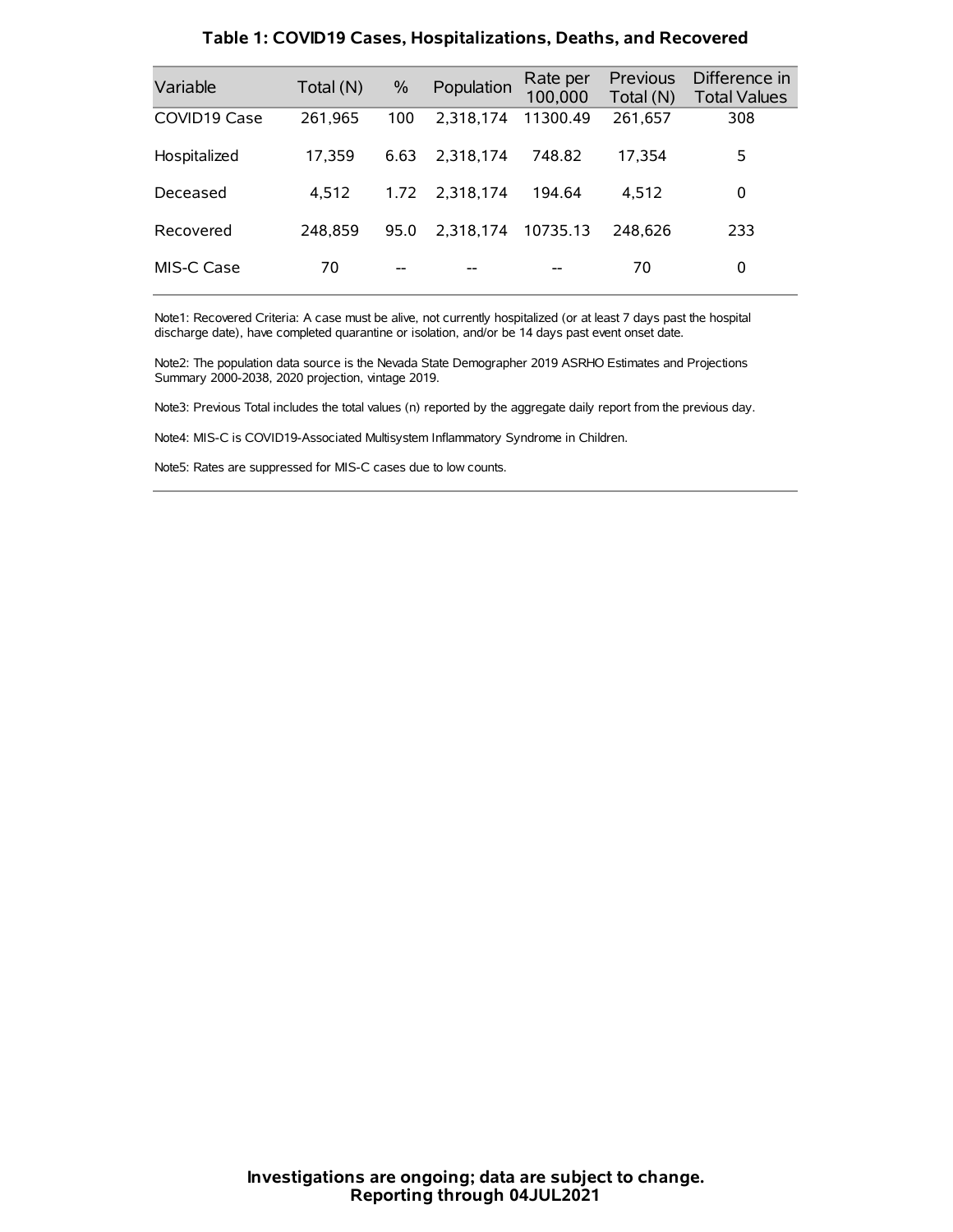## **Table 2: COVID19 Cases**

| Variable                     | Outcome                           | $\mathsf{N}$ | $\%$ | Population | Rate per<br>100,000 |
|------------------------------|-----------------------------------|--------------|------|------------|---------------------|
| Age Categories               | Aged 4 or less                    | 5418         | 2.07 | 149,165    | 3632.2              |
|                              | Aged 5 to 17                      | 25330        | 9.67 | 406,595    | 6229.8              |
|                              | Aged 18 to 24                     | 32772        | 12.5 | 216,762    | 15119               |
|                              | Aged 25 to 49                     | 120120       | 45.9 | 803,732    | 14945               |
|                              | Aged 50 to 64                     | 50497        | 19.3 | 423,461    | 11925               |
|                              | Aged 64+                          | 27735        | 10.6 | 318,459    | 8709.1              |
|                              | Unknown                           | 93           | 0.04 |            |                     |
| <b>Birth Sex</b>             | Female                            | 134031       | 51.2 | 1,160,285  | 11552               |
|                              | Male                              | 125696       | 48.0 | 1,157,889  | 10856               |
|                              | Unknown                           | 2238         | 0.85 |            |                     |
| Race/Ethnicity               | Hispanic                          | 84933        | 32.4 | 763,053    | 11131               |
|                              | White                             | 66023        | 25.2 | 1,006,929  | 6556.9              |
|                              | <b>Black</b>                      | 20555        | 7.85 | 262,671    | 7825.4              |
|                              | Asian or Pacific Islander         | 19840        | 7.57 | 270,209    | 7342.5              |
|                              | American Indian, Eskimo, or Aleut | 394          | 0.15 | 15,311     | 2573.2              |
|                              | Other                             | 18378        | 7.02 |            |                     |
|                              | Unknown                           | 51842        | 19.8 |            |                     |
| Underlying Medical Condition | Yes                               | 51838        | 19.8 |            |                     |
|                              | No/Unknown                        | 210127       | 80.2 |            |                     |

Note1: Breakdown of Race is exlusively non-Hispanic.

Note2: Underlying Medical Condition is any identified health condition.

Note3: The population data source is the Nevada State Demographer 2019 ASRHO Estimates and Projections Summary 2000-2038, 2020 projection, vintage 2019.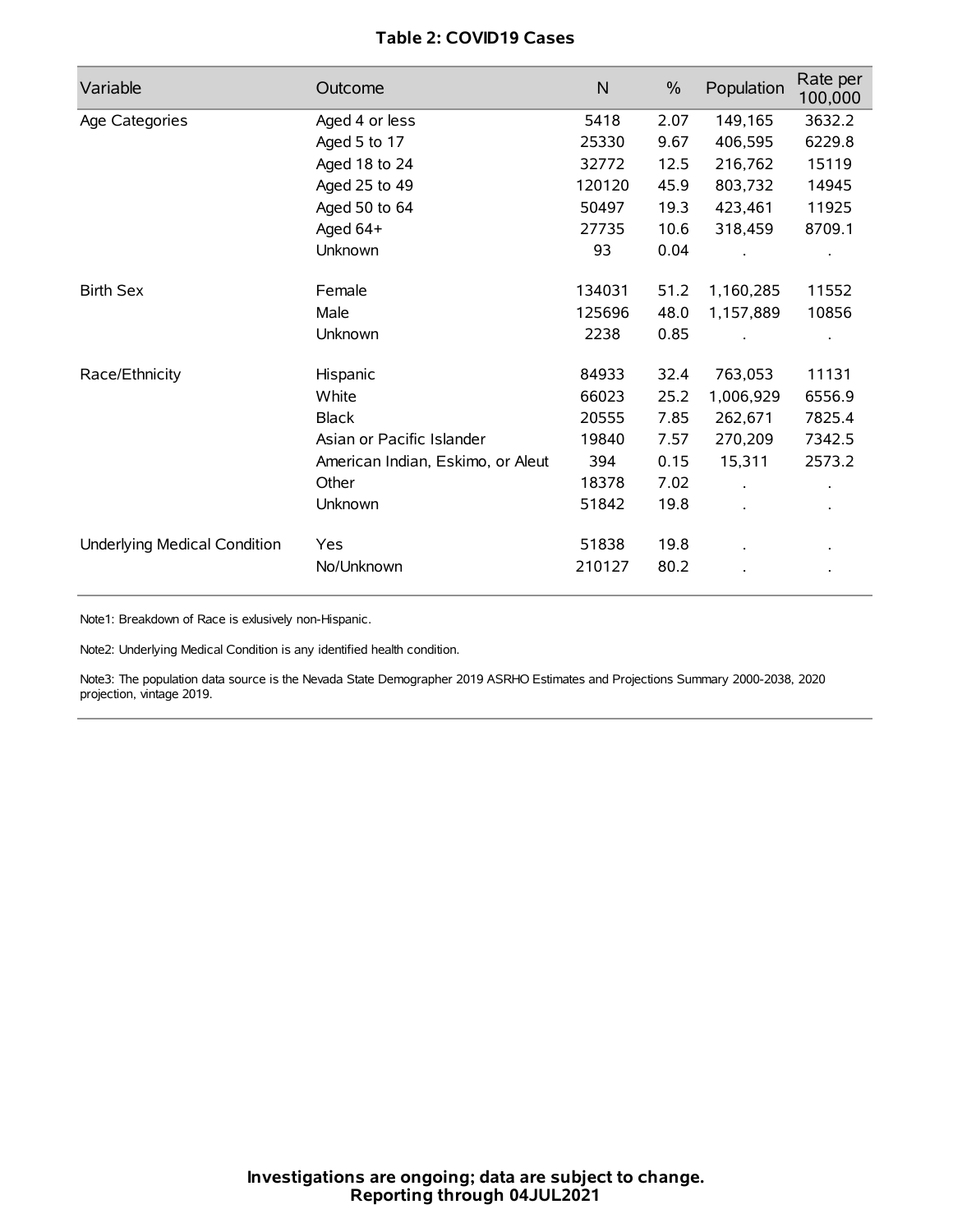| Variable         | Outcome                           | N    | $\%$ | Population | Rate per<br>100,000 |
|------------------|-----------------------------------|------|------|------------|---------------------|
| Age Categories   | Aged 4 or less                    | 118  | 0.7  | 149,165    | 79.11               |
|                  | Aged 5 to 17                      | 201  | 1.2  | 406,595    | 49.43               |
|                  | Aged 18 to 24                     | 375  | 2.2  | 216,762    | 173.00              |
|                  | Aged 25 to 49                     | 4122 | 23.7 | 803,732    | 512.86              |
|                  | Aged 50 to 64                     | 4863 | 28.0 | 423,461    | 1148.4              |
|                  | Aged 64+                          | 7678 | 44.2 | 318,459    | 2411.0              |
|                  | Unknown                           | 2    | 0.0  |            |                     |
| <b>Birth Sex</b> | Female                            | 7667 | 44.2 | 1,160,285  | 660.79              |
|                  | Male                              | 9664 | 55.7 | 1,157,889  | 834.62              |
|                  | Unknown                           | 28   | 0.2  |            |                     |
| Race/Ethnicity   | Hispanic                          | 5162 | 29.7 | 763,053    | 676.49              |
|                  | White                             | 6086 | 35.1 | 1,006,929  | 604.41              |
|                  | <b>Black</b>                      | 2290 | 13.2 | 262,671    | 871.81              |
|                  | Asian or Pacific Islander         | 1938 | 11.2 | 270,209    | 717.22              |
|                  | American Indian, Eskimo, or Aleut | 32   | 0.2  | 15,311     | 208.99              |
|                  | Other                             | 663  | 3.8  |            |                     |
|                  | Unknown                           | 1188 | 6.8  |            |                     |

### **Table 3: COVID19 Hospitalizations - General Characteristics**

Note1: Breakdown of Race is exlusively non-Hispanic.

Note2: The population data source is the Nevada State Demographer 2019 ASRHO Estimates and Projections Summary 2000-2038, 2020 projection, vintage 2019.

Note3: Rates for categories with fewer than 12 cases are suppressed due to high relative standard error.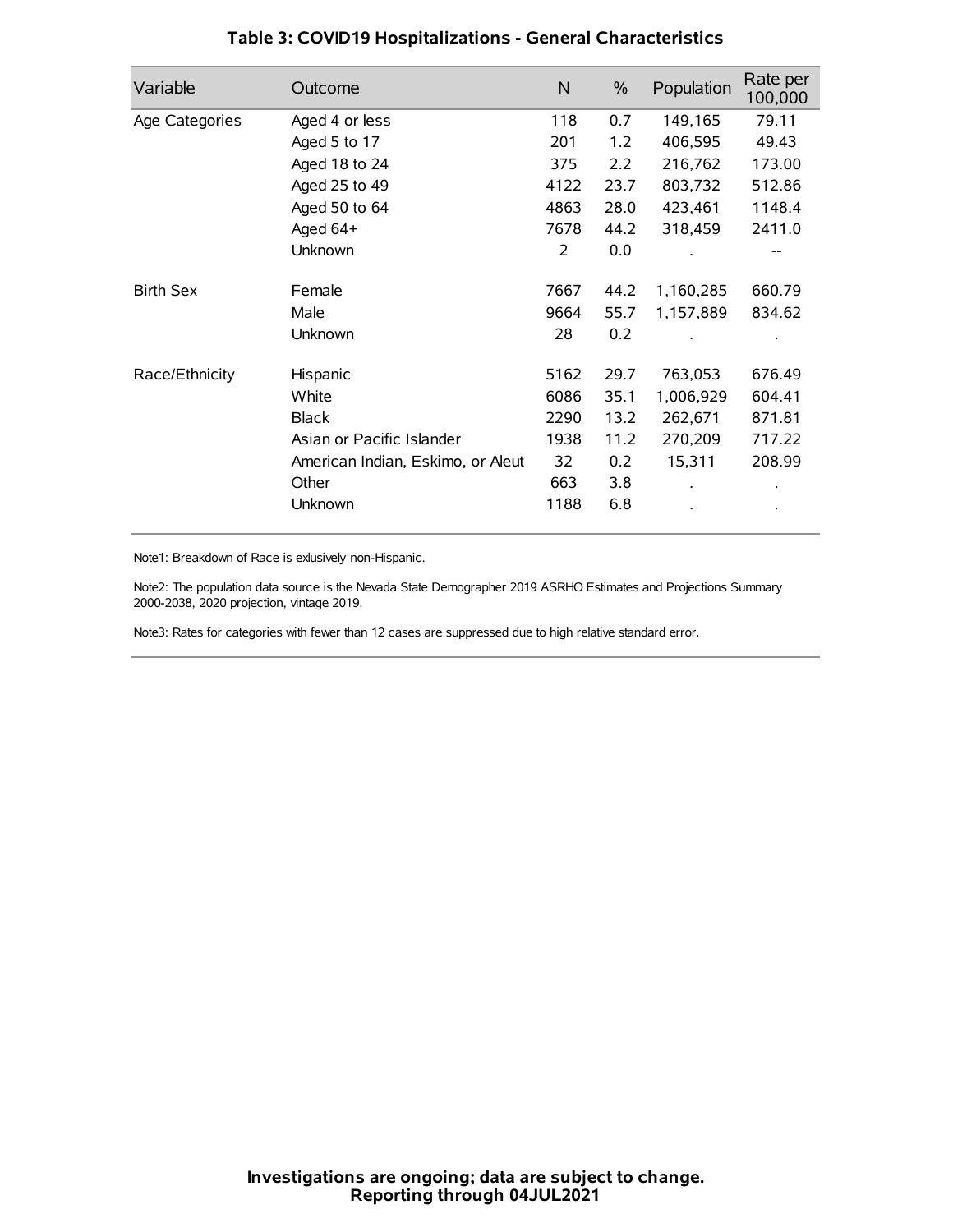| Variable                            | Outcome   | N     | $\%$ |
|-------------------------------------|-----------|-------|------|
| Deceased                            | Yes       | 3826  | 22.0 |
|                                     | No        | 13533 | 78.0 |
| ICU                                 | Yes       | 4499  | 25.9 |
|                                     | <b>No</b> | 12860 | 74.1 |
| Intubated                           | Yes       | 2180  | 12.6 |
|                                     | No        | 15179 | 87.4 |
| <b>Underlying Medical Condition</b> | Yes       | 11130 | 64.1 |
|                                     | <b>No</b> | 6229  | 35.9 |
| Hypertension                        | Yes       | 6481  | N/A  |
| Immunocompromised                   | Yes       | 379   | N/A  |
| Chronic Heart Disease               | Yes       | 2243  | N/A  |
| Chronic Liver Disease               | Yes       | 229   | N/A  |
| Chronic Kidney Disease              | Yes       | 1553  | N/A  |
| <b>Diabetes</b>                     | Yes       | 4896  | N/A  |
| Neurologic/Neurodevelopmental       | Yes       | 793   | N/A  |
| Chronic Lung Disease                | Yes       | 2696  | N/A  |
| <b>Historically Healthy</b>         | Yes       | 3254  | N/A  |
| Other                               | Yes       | 4547  | N/A  |

# **Table 4: COVID19 Hospitalizations - Morbidity**

Note1: Underlying Medical Condition is any identified health condition.

Note2: The breakdown of health conditions are not mutually exlusive (i.e., a person can have more than one risk factor).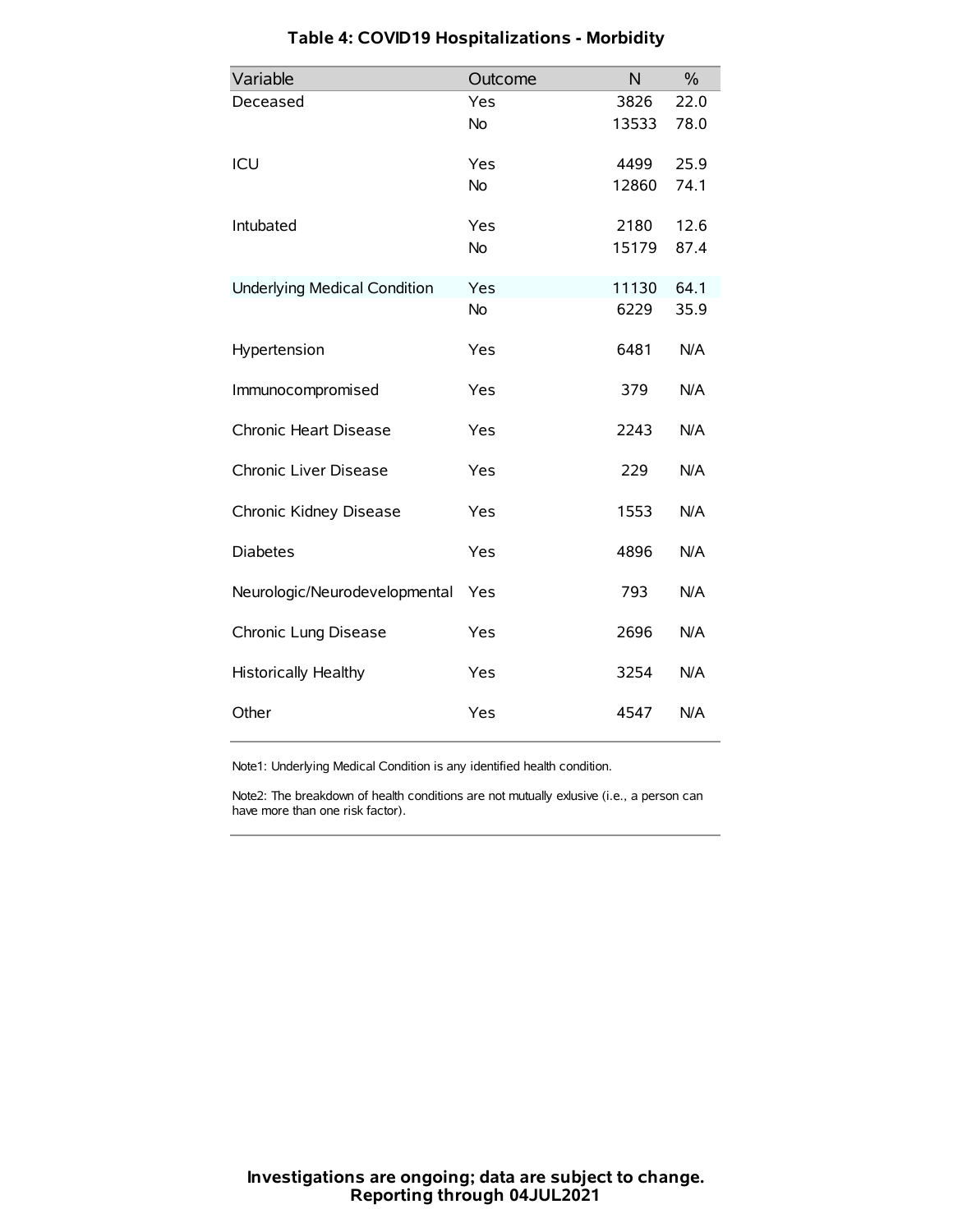| Variable         | Outcome                           | N    | $\%$ | Population           | Rate per<br>100,000 |
|------------------|-----------------------------------|------|------|----------------------|---------------------|
| Age Categories   | Aged 5 to 17                      | 4    | 0.1  | 406,595              | --                  |
|                  | Aged 18 to 24                     | 10   | 0.2  | 216,762              |                     |
|                  | Aged 25 to 49                     | 318  | 7.0  | 803,732              | 39.57               |
|                  | Aged 50 to 64                     | 905  | 20.1 | 423,461              | 213.72              |
|                  | Aged 64+                          | 3275 | 72.6 | 318,459              | 1028.4              |
| <b>Birth Sex</b> | Female                            | 1702 | 37.7 | 1,160,285            | 146.69              |
|                  | Male                              | 2802 | 62.1 | 1,157,889            | 241.99              |
|                  | Unknown                           | 8    | 0.2  |                      |                     |
| Race/Ethnicity   | Hispanic                          | 1224 | 27.1 | 763,053              | 160.41              |
|                  | White                             | 2040 | 45.2 | 1,006,929            | 202.60              |
|                  | <b>Black</b>                      | 542  | 12.0 | 262,671              | 206.34              |
|                  | Asian or Pacific Islander         | 625  | 13.9 | 270,209              | 231.30              |
|                  | American Indian, Eskimo, or Aleut | 11   | 0.2  | 15,311               |                     |
|                  | Other                             | 46   | 1.0  | $\ddot{\phantom{0}}$ | $\bullet$           |
|                  | Unknown                           | 24   | 0.5  |                      |                     |

### **Table 5: COVID19 Deaths - General Characteristics**

Note1: Breakdown of Race is exlusively non-Hispanic.

Note2: The population data source is the Nevada State Demographer 2019 ASRHO Estimates and Projections Summary 2000-2038, 2020 projection, vintage 2019.

Note3: Rates for categories with fewer than 12 cases are suppressed due to high relative standard error.